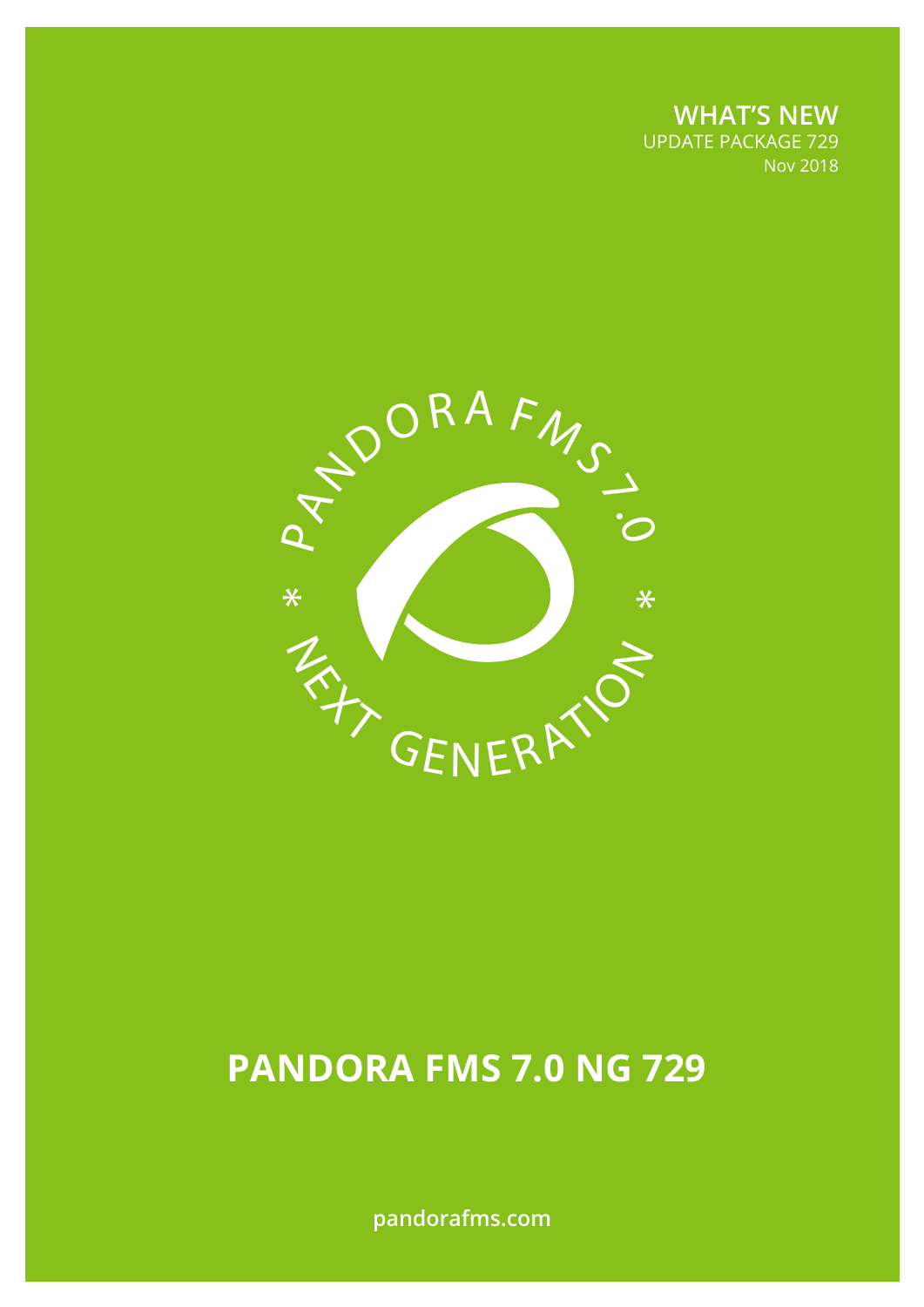

## NEW FEATURES AND IMPROVEMENTS

#### **NEW FEATURES AND IMPROVEMENTS**

Updated to PHP7 version. Now Pandora FMS requires PHP7.2, which has required modifications in internal components, as well as in the libraries that have been updated to support this version.



You must upgrade to PHP7 once you have installed Pandora FMS version 729.

The PHP7 installation should be done once the new Pandora FMS 729 update package is configured. If you don't upgrade to PHP7, certain non-critical components won't work properly, such as sending emails from console (CRON tool) and generating PDFs. New components such as the centralized collection management system from the Metaconsole might not work correctly in PHP5 environments and they also need PHP7.

For more information check Pandora FMS documentation [here.](https://wiki.pandorafms.com/index.php?title=Pandora:Documentation_en:_PHP_7)

#### **Centralized Mode: collection management from Metaconsole**

Starting with Release 729, collections can be managed directly from the Metaconsole in the centralized mode. With this functionality you will be able to manage the collections of all the infrastructure through the collections panel in the Metaconsole.

| <b>PANDORAFMS</b><br><b>TACONSOLE</b> |                 |                   |                   | $\mathcal{L}\mathcal{L}$<br>Monitoring<br>Events | Reports      | H.<br><b>Screens</b> | Đ.<br>Advanced    | 郘<br><b>Extensions</b>                                         |               |                        |         | OUC & (admin)<br>Q Search |            |
|---------------------------------------|-----------------|-------------------|-------------------|--------------------------------------------------|--------------|----------------------|-------------------|----------------------------------------------------------------|---------------|------------------------|---------|---------------------------|------------|
| Synchronising                         | User management | Agent management  | Module management | Alert management                                 | Event alerts | Component management | Policy management | Category management                                            |               | Server management      | Licence | Metasetup                 |            |
|                                       |                 |                   |                   |                                                  |              |                      |                   |                                                                | $\frac{1}{2}$ | 燮                      | B       | 屠                         | $\bigcirc$ |
| Collection                            |                 | <b>Short Name</b> |                   | Group A                                          |              | <b>Description</b>   |                   |                                                                |               |                        |         | <b>Actions</b>            |            |
| Apache Enterprise Plugin              |                 | apache plugin     |                   | 6                                                |              |                      |                   | Apache Enterprise Plugin to moni server using a Perl script. → |               |                        |         | 面じ                        |            |
| <b>MySQL</b>                          |                 | my                |                   | 6                                                |              |                      |                   |                                                                |               |                        |         | 面じ                        |            |
| <b>SyBASE</b>                         |                 | syb               |                   | 6                                                |              |                      |                   |                                                                |               |                        |         | 立つ むしょう むしょう              |            |
|                                       |                 |                   |                   |                                                  |              |                      |                   |                                                                |               | Doubless in modern No. |         | <b>Constantinople</b>     |            |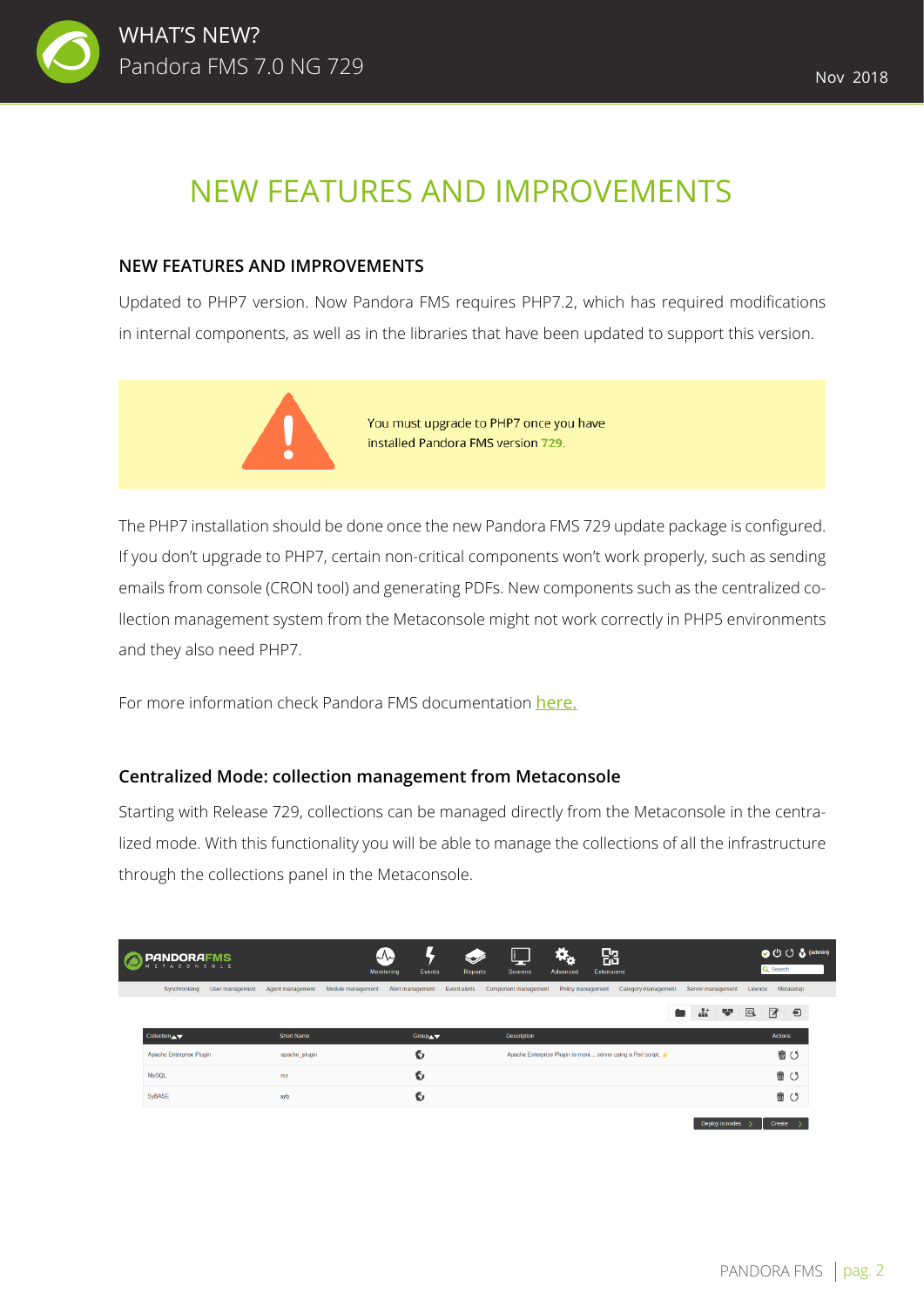

#### **New restriction of alert commands**

By implementing this functionality, alert commands can be restricted to a single group. Thus, certain users will not be able to edit commands from other groups. To increase flexibility, a button has been added to make a copy of an existing command, so that an administrator can create similar commands, making minimal changes without having to write the configuration from scratch.

#### **New view of custom fields**

This new view shows in a simple way the state of the agents according to custom fields. You can create, update and delete filters. The filter management section will only be visible to administrator users.

| $\hat{\phantom{a}}$<br>Antena                                                                 |                                         |                             | <b>Total counters</b> |                     |                                                         |
|-----------------------------------------------------------------------------------------------|-----------------------------------------|-----------------------------|-----------------------|---------------------|---------------------------------------------------------|
| Agents by status: 121                                                                         | <b>Total Agents</b>                     |                             |                       |                     |                                                         |
| $\bigcirc$<br>$\oplus$<br>24<br>⊕<br>⊕<br>97<br>$\bf{0}$<br>$\Omega$<br>⋒<br>$\bf{0}$         | $\bigcirc$<br>940                       | $\bigcirc$ 309              | $\bigcirc$ o          | $\bigcirc$ 0        | $\bigcirc$ o                                            |
| Monitors by status: 2192                                                                      | <b>Total Modules</b>                    |                             |                       |                     |                                                         |
| 108 4 33 4 2051 4 0 4 0<br>$\lambda$                                                          | 四 1,069                                 | 四 403                       | $\frac{1}{2}$ 21,128  | $\mathbf{\omega}$ o | $\Phi$ 0                                                |
| Centralita                                                                                    |                                         |                             |                       |                     |                                                         |
| Agents by status: 132                                                                         | Show $15$ $\vee$ items per page Search: |                             |                       | Previous            | 5<br>84 Next<br>2 <sup>1</sup><br>3<br>$\boldsymbol{A}$ |
| $30$ $\bigcirc$<br>$\oplus$<br>$\bigcirc$<br>⊕<br>102<br>$\bf{0}$<br>$\bigcirc$ 0<br>$\Omega$ | dispositivo                             | $\blacktriangleright$ Agent |                       | OID                 | ↓ Server<br>$\circ$<br><b>Status</b>                    |
|                                                                                               | Tablet<br>$\checkmark$                  | stress_garrosh_596          |                       | 127.0.0.1           | garrosh                                                 |
| Monitors by status: 2396                                                                      | Tablet<br>$\checkmark$                  | stress garrosh 175          |                       | 127.0.0.1           | garrosh                                                 |
| 李 115 李 37 李 2244 李 0 李 0                                                                     | Tablet<br>$\checkmark$                  | stress_varian_1215          |                       | 127.0.0.1           | varian                                                  |
|                                                                                               | Tablet<br>$\checkmark$                  | stress varian 77            |                       | 127.0.0.1           | varian                                                  |

#### **More intuitive event alerts**

In event alerts, the "Agent" filter now checks the alias of the agent that triggered the event, instead of just checking its agent\_name, making the process much more intuitive.

#### **Agent on standby and other API enhancements**

In case you disable an agent in Pandora FMS all checks will stop, both remote and local. When the Pandora FMS agent receives in its configuration 'standby 1' it will be kept in latent state, waiting for an activation command from the server.

Also, checks have been added for the different parameters of the planned stops through the use of CLI (pandora\_manage).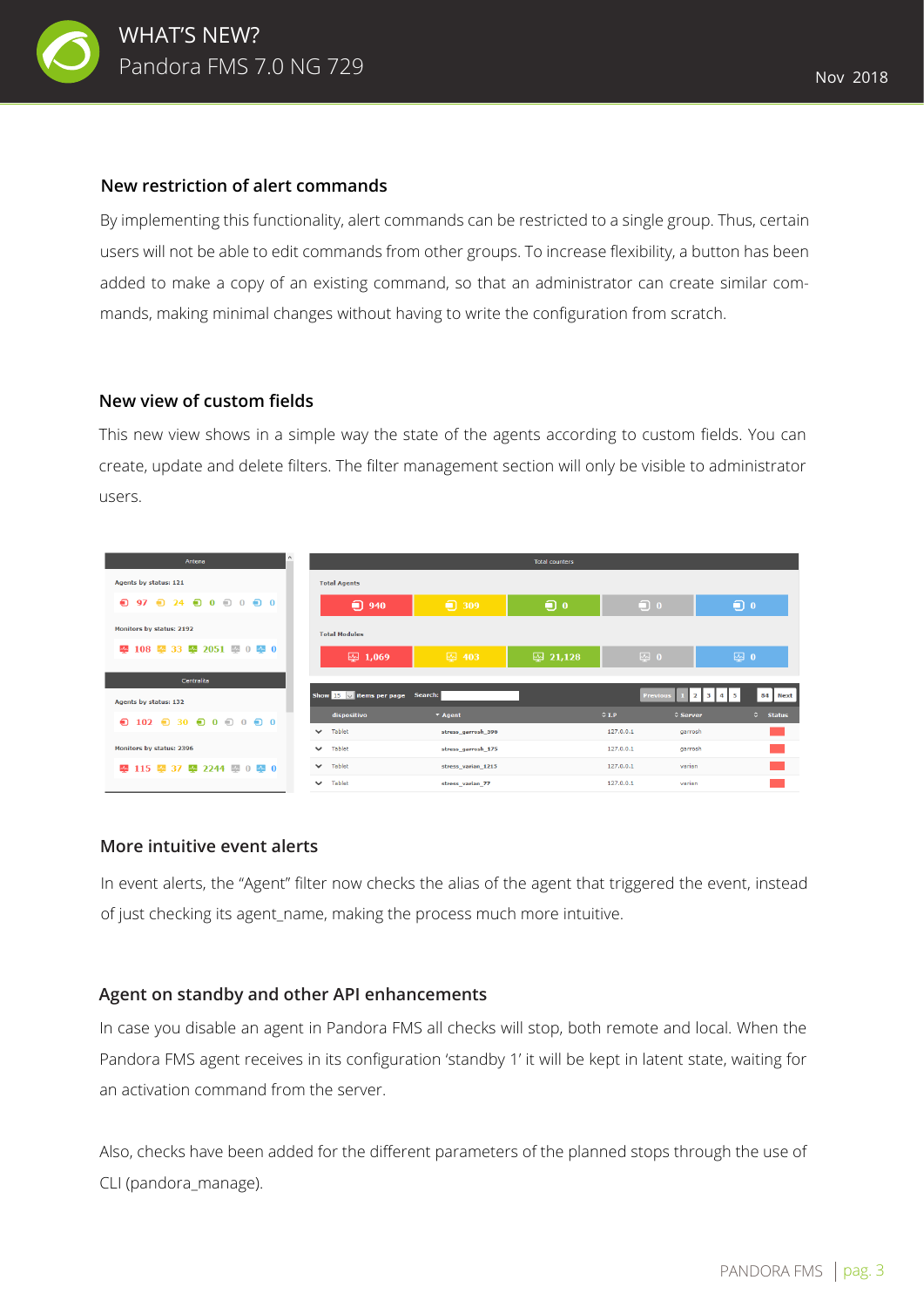

With release 729, it has also been possible to solve the problem of the Metaconsole that prevented the migration of agents excluding its data history with the CLI and the API.

### **Other improvements**

**\*** The SNMP Wizard interface has been improved so that when the names are very long they can be worked with without affecting usability.

**\*** The definition of limits in the modules has been modified in order to be able to eliminate peaks and erroneous data also in data sources with incremental values.

**\*** It is now possible to rename the files when downloading PDF reports.

**\*** When you create a report and add a graphic type item, you can see the unit next to the agent name and the module name, if it exists. This data will also be shown from the modules view of an agent.



pandorafms.node1 / Network\_Usage\_Bytes / Unit bytes/sec: Min:17,552.6 Max:121,849.3 Avg:19,177.2

**\*** Improved performance by exporting Log View content to CSV when dealing with a large volume of information.